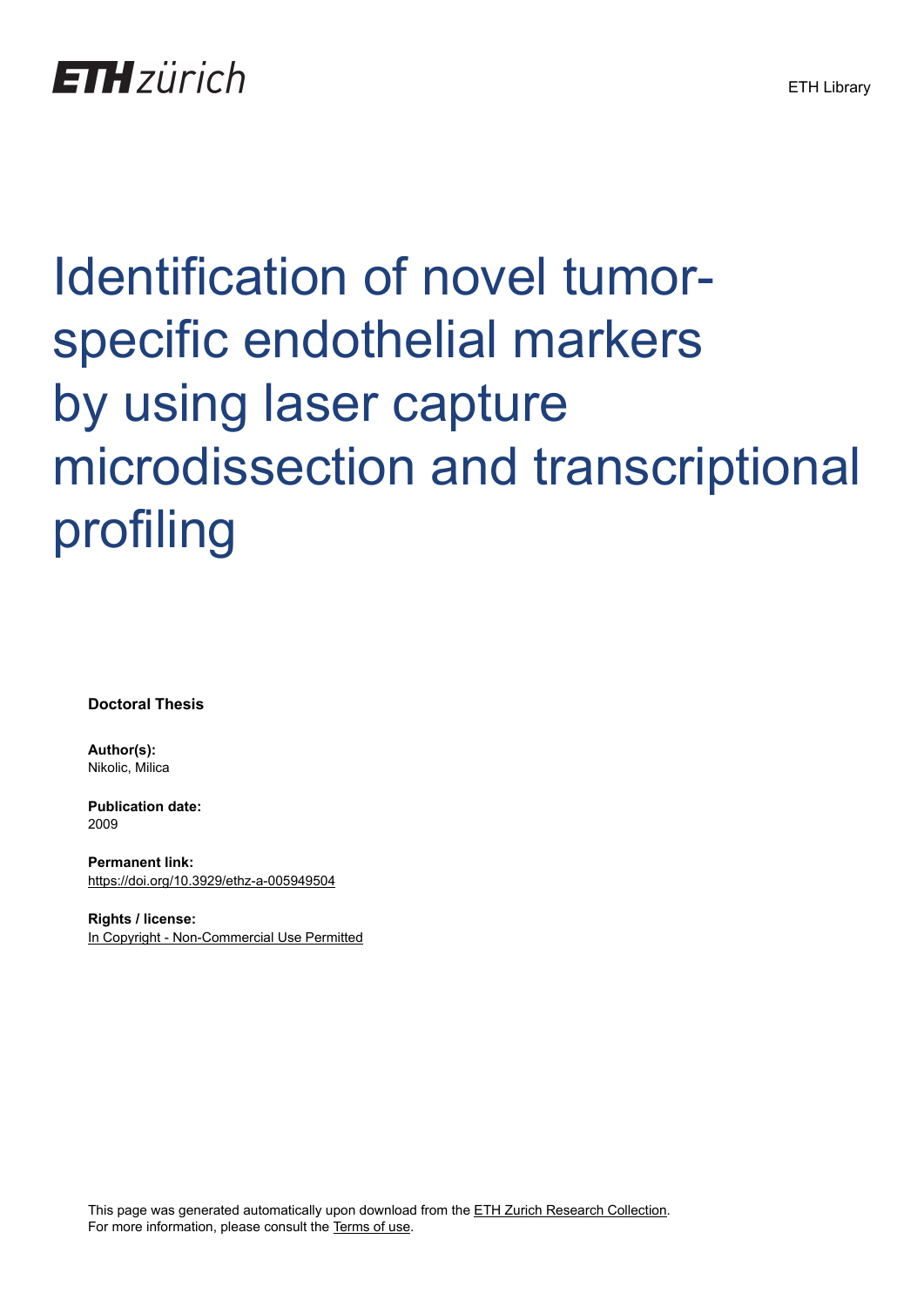DISS.ETH.Nr. 18366

# **IDENTIFICATION OF NOVEL TUMOR-SPECIFIC ENDOTHELIAL MARKERS BY USING LASER CAPTURE MICRODISSECTION AND TRANSCRIPTIONAL PROFILING**

A dissertation submitted to ETH ZURICH

> for the degree of Doctor of Sciences

> > presented by

MILICA NIKOLIC Dipl.sci.nat.ETH

August 9th, 1979

citizen of Serbia

accepted on the recommendation of Prof. Dr. Michael Detmar Prof. Dr. Dario Neri

2009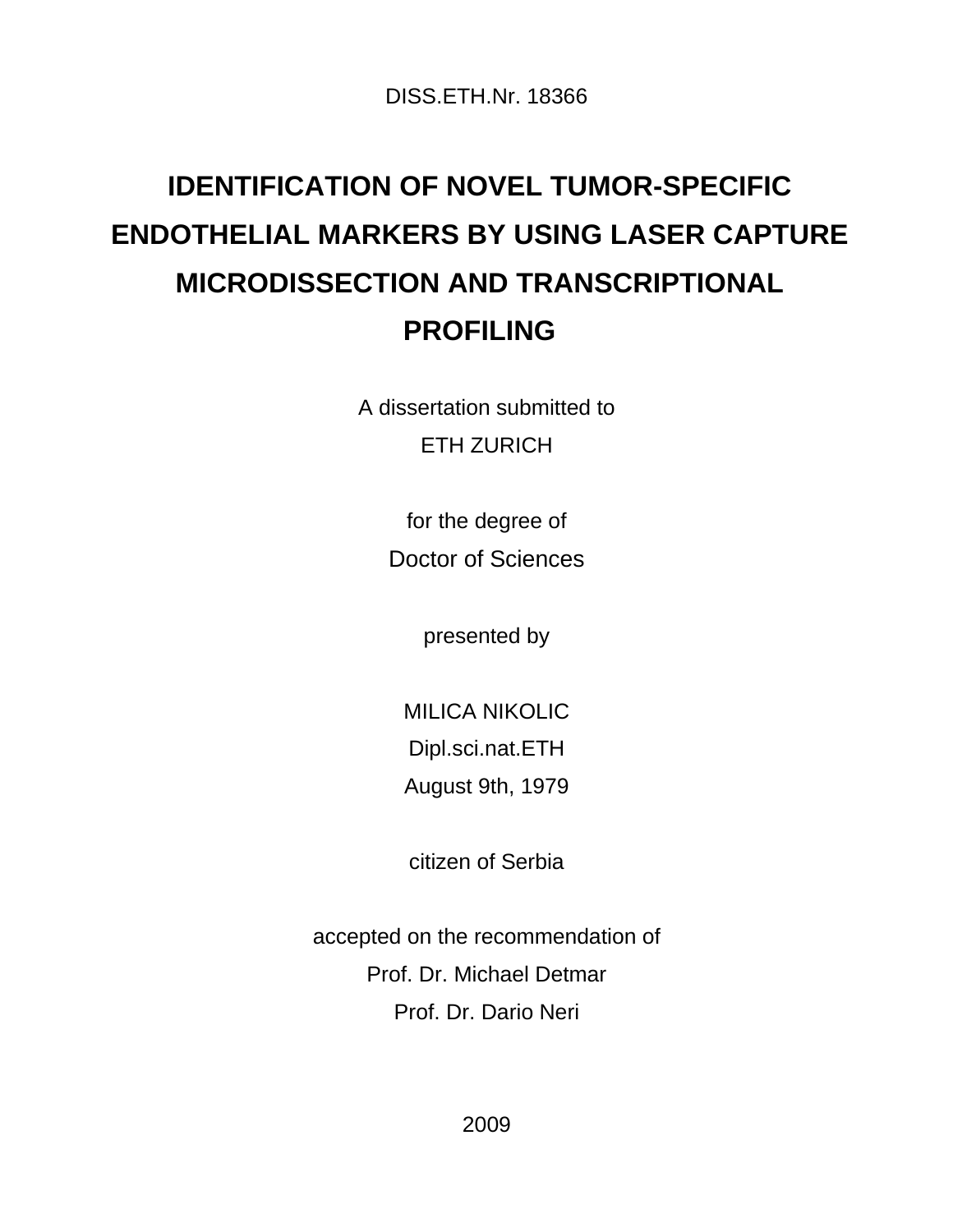## **1. SUMMARY**

#### **1.1 Summary**

To date, targeting angiogenesis represents one of the most promising anti-cancer strategies. In the past decade, the relevance of tumor-induced lymphangiogenesis for the metastatic spread of tumor cells has been demonstrated as well, thus indicating the potential of targeting tumor lymphangiogenesis to treat cancer. Whereas numerous preclinical studies demonstrated that blocking angiogenesis or lymphangiogenesis could inhibit tumor metastasis, the scarcity of highly selective targeting candidates hampers their translation to the clinic.

In order to identify novel tumor-specific endothelial markers we employed a new approach consisting of immuno-laser capture microdissection (i-LCM) and transcriptional profiling. Specific identification of lymphatic (LECs) and blood (BECs) endothelial cells was facilitated using short immunostainings prior to microdissection. Identification of LECs was performed by utilizing antibodies against the lymphatic vessel endothelial hyaluronan receptor 1 (LYVE-1). For the identification of BECs, the MECA-32 antibodies specific for mouse blood vasculature were used. Isolation of tumor-associated and normal BECs and LECs by using i-LCM allowed new insights into the in *vivo* processes occurring between endothelial and tumor cells.

For the subsequent comparative gene expression profiling, two strategies were employed. The first strategy consisted of 2 rounds of 3'-based linear amplification followed by microarray analysis with the Applied Biosystems microarray platform. The second strategy included a single round of the newly developed Ribo-Spia amplification method in combination with the Affymterix microarray platform. Due to the minimal bias introduced by the Ribo-Spia amplification technique, the latter strategy led to the identification of 540 genes upregulated in tumor-associated LECs, instead of the 68 genes previously identified with the Applied Biosystems platform.

Comparison of obtained gene expression profiles of tumor-associated and normal BECs and LECs led to the identification of differentially expressed genes in tumor-associated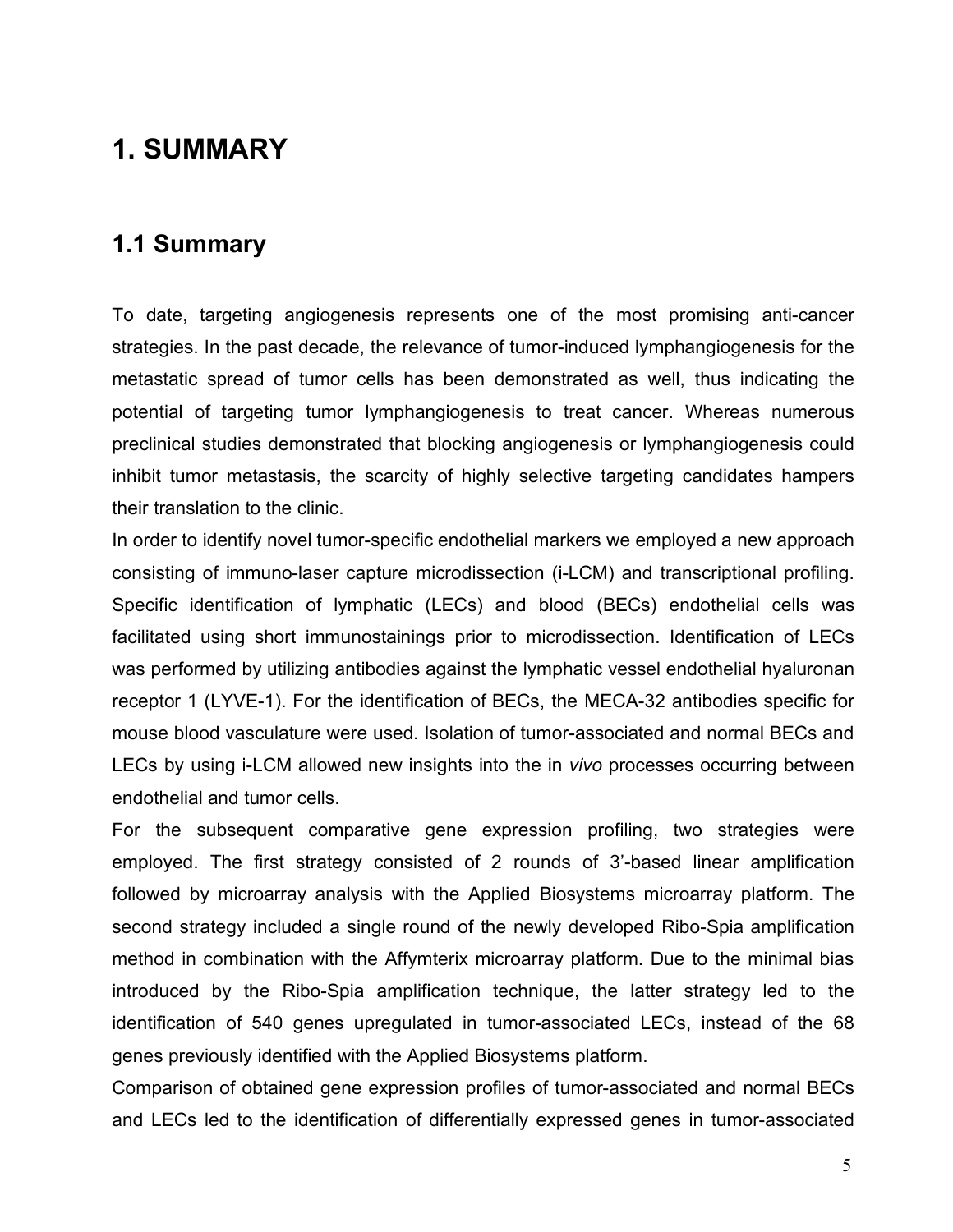vasculature. Interestingly, LYVE-1 was also identified to be upregulated in tumorassociated LECs. Microarray findings were substantiated by real-time PCR and immunostaining, which showed that LYVE-1 was upregulated on the protein level in addition to the transcript upregulation. Thus, this study for the first time showed evidence for LYVE-1 upregulation in tumor-associated LECs. Another newly identified upregulated gene in tumor-associated LECs and BECs was the axon guidance receptor neogenin. Immunostainings have demonstrated not only that neogenin protein is upregulated in tumor-associated LECs and BECs, but also that this upregulation was tumor-specific and did not occur in inflammation-associated activation of lymphatic vessels. Neogenin therefore might represent a promising candidate for tumor targeting. Furthermore, the upregulation of neogenin in lymphatic vessels of lymph nodes in the tumor vicinity offers the possibility of using neogenin as a prognostic indicator for the metastatic spread of tumor cells.

In summary, this study demonstrates the potential of i-LCM for the characterization of cell-type specific gene expression changes within highly heterogeneous samples, such as tumors. By using i-LCM combined with transcripitonal profiling, several promising candidates for targeting of the tumor vasculature were identified.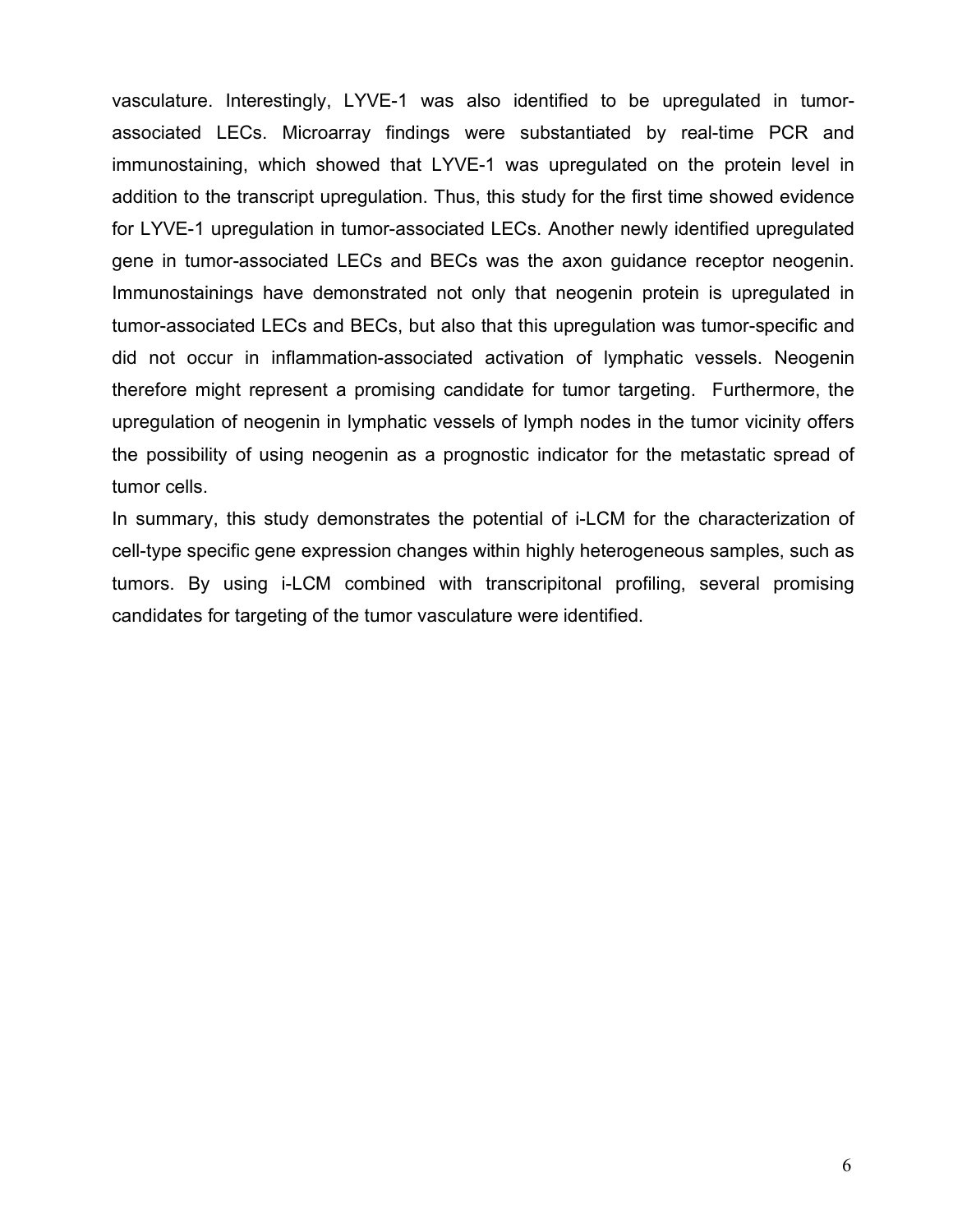### **1.2 Zusammenfassung**

Gezielte Eingriffe in die Blutgefäßneubildung (Angiogenese) stellen heutzutage eine der vielversprechendsten Strategien zur Bekämpfung von Krebs dar. Der schädliche Einfluss der Tumor-induzierten Lymphgefässneubildung (Lymphangiogenese) auf die Überlebensprognose und die Begünstigung der Metastasierung haben in den letzten Jahren ihr Potenzial als Krebstherapieangriffspunkt demonstriert. Mehrere klinische Studien haben bereits gezeigt, dass das Blockieren der Angiogenese oder der Lymphangiogenese einen inhibitorischen Effekt auf die Tumormetastastasierung haben könnte. Dennoch behindert der Mangel an hoch selektiven Zielmolekülen für eine therapeutische Intervention weiteren Fortschritte in Richtung klinische Anwendung.

Zur Identifizierung neuer Tumor-spezifischer Endothelmarker haben wir ein neues Verfahren durch die Kombination von Immuno-Laser Capture Microdissection (i-LCM) und Genexpressionsanalyse eingesetzt. Die beschleunigte Immunfärbung vor der Microdissection erlaubte uns eine spezifische Markierung von Lymphendothelzellen (LECs) mit dem LYVE-1 Antikörper und Blutendothelzellen (BECs) mit MECA-32 Antikörpern. Die anschließende Isolation der LECs and BECs mittels i-LCM hat uns eine neue Einsicht in die stattfindenden *in vivo* Prozesse zwischen Endothel- und Tumorzellen gegeben.

Für die folgende Genexpressionanalyse wurden zwei Strategien entwickelt. Die erste Strategie umfasste zwei lineare Amplifikationzyklen und die Applied Biosystems Microarray Analyse, während die zweite Strategie nur einen neu entwickelten Ribo-Spia Amplifikationszyklus und die Affymmetrix Microarray Analyse beinhaltete. Die Ribo-Spia Amplifikation und die folgende Affymetrix Microarray Analyse leitete mit 540 hochregulierten Genen in tumor-assozierten LECs einen minimalen Verlust der Genexpressionsunterschiede ein. Verglichen mit 68 Genen, die bei der Applied Biosystems Microarray Analyse identifiziert wurden, erwies sich die Affymetrix Microarray Platform als vorteilhaft.

Der Vergleich der Genexpressionsprofile von Tumor-assoziierten und normalen LECs and BECs führte zur Identifizierung der differentiell exprimierten Gene in den Tumorgefäßen. Die Genexpressionsresultate wurden weiter durch real-time PCR und Immunfärbungen bestätigt.

7